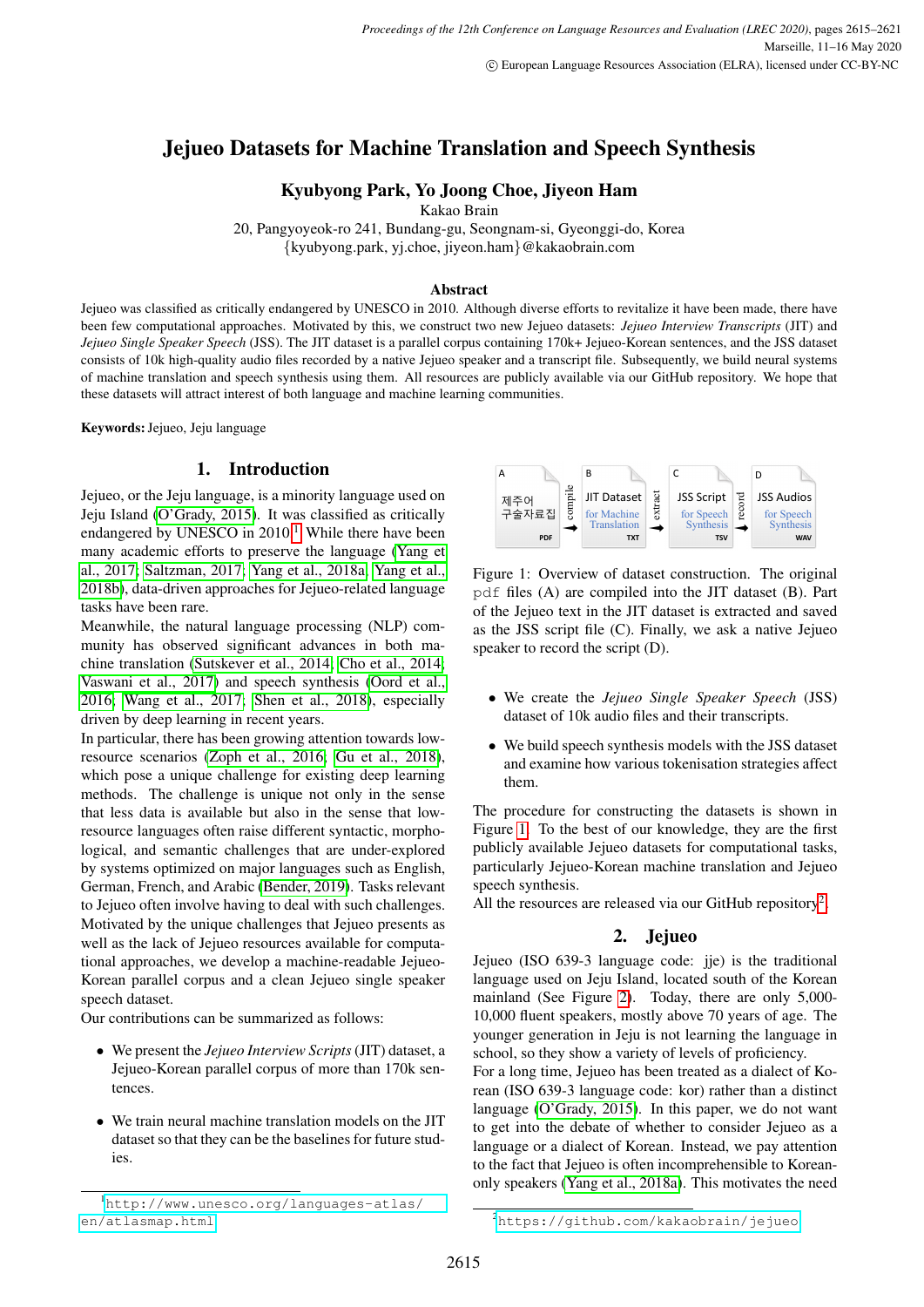<span id="page-1-0"></span>

Figure 2: Jeju Island and South Korea.[5](#page-1-1)

to consider Jejueo-Korean translation as an important language task. In addition, Jejueo accent is different from standard Korean<sup>[3](#page-1-2)</sup>. So it sounds unnatural when a Korean speaker reads out a Jejueo text. In our preliminary experiment, we found out that our internal speech synthesis model for Korean was not able to generate Jejueo speeches properly.

For further information about Jejueo, we refer readers to the website of the Jejueo Project in University of Hawaii<sup>[4](#page-1-3)</sup>. Here, we highlight one major difference between Jejueo and Korean: Araea  $( \cdot )$ . Araea is a mid or low vowel that was used in Middle Korean. It is obsolete in contemporary Korean, but retained in Jejueo. Due to the presence of Araea, although both Jejueo and Korean are written in Hangul, Jejueo text is not easy for Korean speakers to type in digital settings. This will be discussed further in the next section.

# 3. JIT (Jejueo Interview Transcripts) Dataset

The *Jejueo Interview Transcripts* dataset, or JIT, is Jejueo-Korean parallel data compiled from 제주어구술자료집 1-20 by us. 제주어구술자료집 is the final report of the project performed by Center for Jeju Studies from 2014 until 2018. For the first three years, they interviewed Jeju senior citizens in Jejueo. Afterwards the interviews were carefully transcribed and then translated into standard Korean by experts. Along with additional notes, the results were arranged in 20 pdf files and opened to the public via their webpage<sup>[6](#page-1-4)</sup>.

제주어구술자료집 is an invaluable Jejueo resource in that it is arguably the largest Jejueo corpus publicly available. Unfortunately, it is not designed for computational use, after all. The pdf format is not machine friendly so it is tricky for researchers to work with it. Therefore, we convert the original pdf files into plain text files step by step so that they can be used for machine translation or any other computational tasks.

- 1. Convert . pdf files into plain . txt files using an on-line file conversion tool<sup>[7](#page-1-5)</sup>.
- 2. Remove the front and back matters containing metadata. Accordingly, only interview dialogues remain.
- 3. Parse every line to extract Jejueo text and its Korean translation.
	- (a) In each line, Jejueo text is followed by Korean translation enclosed by parentheses. We capture Jejueo and Korean texts separately using simple regular expressions. However, some lines do not conform to the rule. For simplicity, we ignore those irregularities.
	- (b) Accidental line breaks frequently occur. We replace the line break with a special symbol, ˆ. It can take place in the middle of a word or between words. For example, 제주도 날씨 'weather in Jeju Island' can have such forms as 제^주도 날<br>씨 or 제주도^날씨.
	- (c) Construct joint vocabulary, or a set of words. The words containing  $\hat{ }$  are removed from the vocabulary as they are yet incomplete.
	- (d) Check the incomplete words one by one and determine their real form. If the word without the ˆ is present in the vocabulary, the ˆ is removed. Otherwise, the ˆ is replaced by space. In the above examples, 제ˆ주도 날씨 becomes 제주도 날씨 as 제주도 is highly likely to appear somewhere else in the text, while 제주도ˆ날씨 becomes 제주도 날씨 as 제주도날씨 is not a (correct) single word.
- 4. Split punctuation marks into separate tokens.
- 5. Change private-use unicode characters into standard ones. Original text makes use of private-use areas in unicode to represent Araea  $( \cdot )$ , a letter not used in contemporary Korean any longer. Not only can it cause unexpected issues but it is also against the unicode standard.
- 6. Shuffle and split the data into train, dev, and test sets. To avoid samples that are too short, the dev set and the test set are to have sentences of five words or more.

<span id="page-1-3"></span><span id="page-1-2"></span><sup>&</sup>lt;sup>3</sup>Throughout this paper, Korean means standard Korean.

<sup>4</sup>[https://sites.google.com/a/hawaii.edu/](https://sites.google.com/a/hawaii.edu/jejueo) [jejueo](https://sites.google.com/a/hawaii.edu/jejueo)

<span id="page-1-1"></span><sup>5</sup>[https://en.wikipedia.org/wiki/Jeju\\_](https://en.wikipedia.org/wiki/Jeju_language) [language](https://en.wikipedia.org/wiki/Jeju_language)

<span id="page-1-5"></span><span id="page-1-4"></span> $<sup>6</sup>$ <http://www.jst.re.kr/></sup>

<sup>7</sup>[https://www.zamzar.com/convert/](https://www.zamzar.com/convert/pdf-to-txt/) [pdf-to-txt/](https://www.zamzar.com/convert/pdf-to-txt/)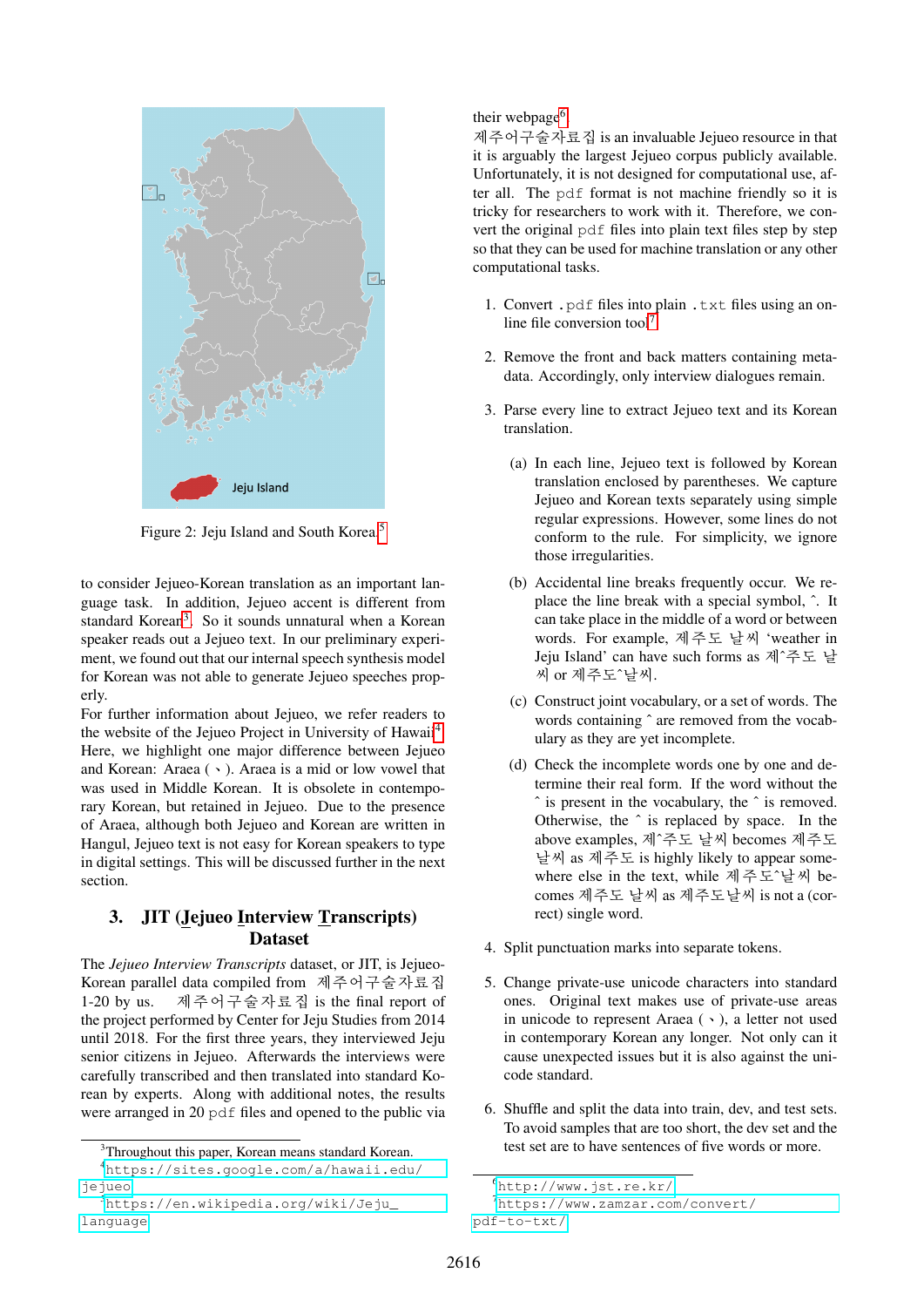<span id="page-2-0"></span>

|                  | <b>Total</b> | <b>Train</b>                      | Dev           | <b>Test</b> |
|------------------|--------------|-----------------------------------|---------------|-------------|
| # sentences      |              | 170,356 160,356 5,000             |               | 5,000       |
| $#$ jie words    |              | 1,421,723 1,298,672 61,448 61,603 |               |             |
| # kor words      |              | 1,423,836 1,300,489 61,541 61,806 |               |             |
| # jie word forms | 161,200      | 151,699 17,828 18,029             |               |             |
| # kor word forms | 110,774      | 104.874                           | 14,362 14,595 |             |

Table 1: Statistics of JIT dataset. "# words" refers to the number of all tokens in the corpus, and "# word forms" refers to the number of all *unique* tokens (i.e., word types) in the corpus.

<span id="page-2-2"></span>

Figure 3: Number of words in a Jejueo sample of JIT dataset.

As a result, we have 160,356, 5,000, and 5,000 Jejueo-Korean sentence pairs for train, dev, and test, respectively, as summarized in Table [1.](#page-2-0) One thing to note is that the number of word forms in Jejueo are much larger than that in Korean (161,200  $> 110,774$ ) although the total number of words in them is almost equal (1.4m). This is likely related to the fact that Jejueo speakers frequently use Korean as well as Jejueo, while Korean speakers do not. This will be further discussed in Section [5.](#page-2-1)

The length of Jejueo sentences ranges from 1 to 770 words. As can be seen in Figure [3,](#page-2-2) however, most of them are 15 words or less. The average length is 8.3 words. Korean sentences show similar statistics.

# 4. JSS (Jejueo Single Speaker Speech) Dataset

### 4.1. Script

We take the Jejueo text in the JIT dataset as the script for our speech dataset, *Jejueo Single Speaker Speech* dataset (JSS). First, we randomly extract 10,000+ Jejueo sentences from the JIT dataset. To make the dataset more amenable to the training of speech synthesis models, we filter out ones which have more than 35 words or less than 3 words. Then the sentences that include any characters except space, Hangul, and punctuation marks are excluded as well. The final 10,000 sentences with their length information are written to a file in the tab separated format  $(tsv)$ . As in Table [2,](#page-2-3) the final 10k sentences are 9.4 words long on average. They amount to 94k words, or 335k characters.

<span id="page-2-3"></span>

|                                      | Total  |     |    | Avg. Min. Max. |
|--------------------------------------|--------|-----|----|----------------|
| # samples                            | 10,000 |     |    |                |
| # words                              | 94,415 | 9.4 | -3 | 35             |
| # characters 335,739 33.6            |        |     | 15 | 105            |
| audio length 13h 47m 5.0s 1.1s 18.4s |        |     |    |                |

Table 2: Statistics of JSS dataset.

<span id="page-2-5"></span>

Figure 4: Durations of audio clips in JSS dataset. Most are between 2 and 8 seconds long. The average length of an audio clip is 5 seconds.

#### 4.2. Audio

We have an amateur voice actor record the script. He, in his thirties, was born in a rural area in Jeju and lived there until he was twenty. Although currently he does not stay in Jeju, he regularly visits his family back in Jeju, and speaks with them in Jejueo. He is instructed to read the script line by line as clearly and naturally as possible. Each sentence is saved as a way file sampled at 44100 Hz. He works at his own pace for two months using his home recording devices. We trim the leading and trailing silence in the audio files using librosa<sup>[8](#page-2-4)</sup>. Finally, audio length is added to every line of the script.

The audio files are 13 hours and 47 minutes in total duration (Table [2\)](#page-2-3). Figure [4](#page-2-5) shows the distribution of the audio length. The shortest and the longest audio clips are 1.1 and 18.4 seconds long, respectively. Most of them, approximately 80%, are 2 to 8 seconds long. The average length of an audio clip is 5 seconds.

#### <span id="page-2-1"></span>5. Jejueo-Korean Machine Translation

Using the JIT dataset, we train machine translation models between Jejueo and Korean. We consider translation in both directions, kor  $\rightarrow$  jie and jie  $\rightarrow$  kor, and evaluate the performance of each model by computing the BLEU scores [\(Papineni et al., 2002\)](#page-5-14) on the dev/test set.

### 5.1. Model & Setup

Throughout our experiments, we use the Transformer [\(Vaswani et al., 2017\)](#page-5-7), a state-of-the-art model for neural machine translation. The Transformer is a deep sequenceto-sequence (seq2seq) architecture primarily based on attention mechanisms, including both an encoder-decoder at-

<span id="page-2-4"></span><sup>8</sup><https://librosa.github.io/librosa/>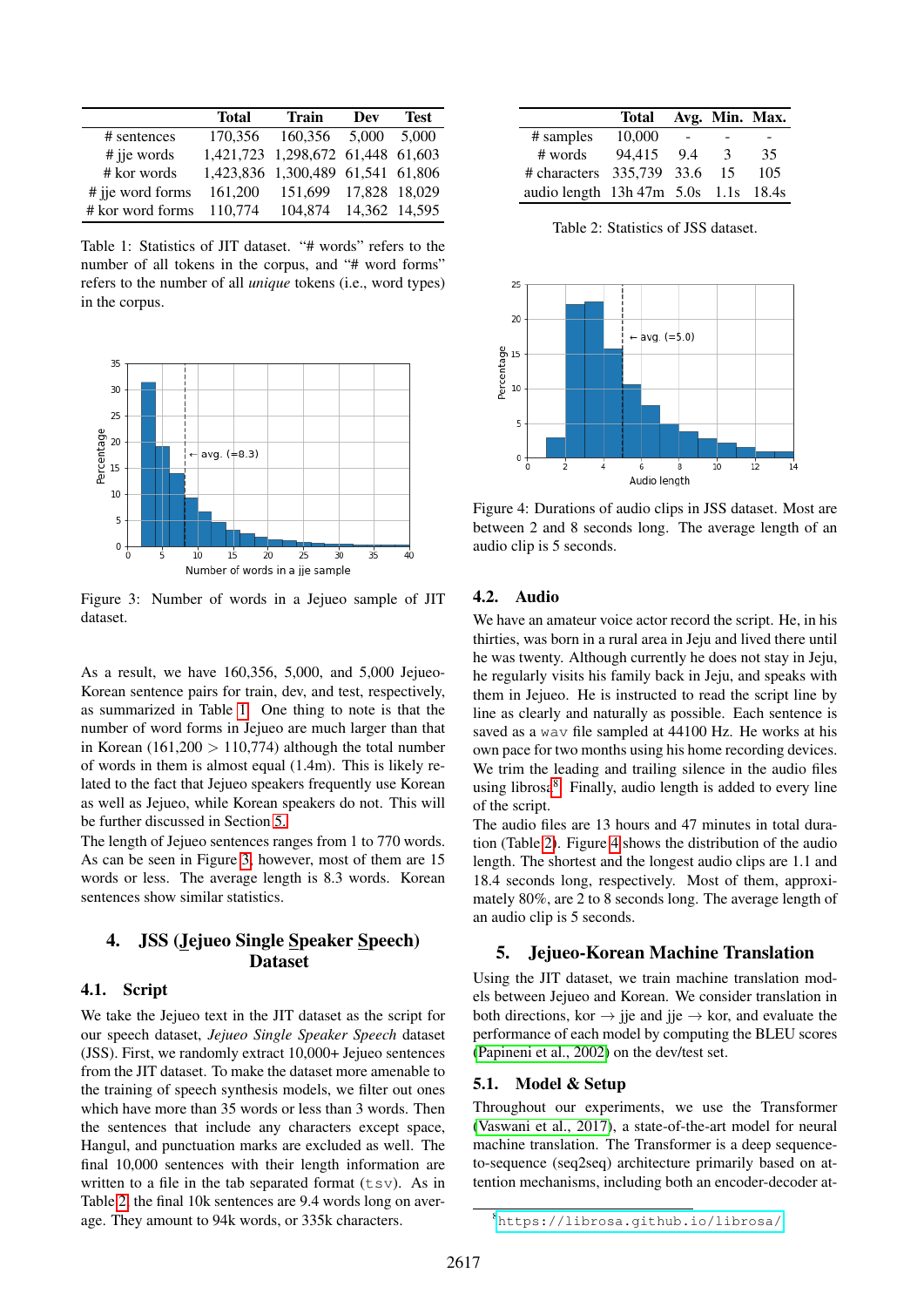tention [\(Bahdanau et al., 2015;](#page-4-0) [Luong et al., 2015\)](#page-5-15) and selfattention [\(Lin et al., 2017\)](#page-5-16).

We follow the original parameter settings of the standard Transformer model: 6 encoder and decoder blocks, each with 512-2048 hidden units across 8 attention heads. We run all of our experiments using  $FAIRSEQ<sup>9</sup>$  $FAIRSEQ<sup>9</sup>$  $FAIRSEQ<sup>9</sup>$  [\(Ott et al.,](#page-5-17) [2019\)](#page-5-17), a PyTorch-based library for deep sequence models. Details of the training procedure, including all hyperparameters, can be found in our GitHub repository.

### <span id="page-3-4"></span>5.2. Choosing Optimal Vocabulary Size

Byte Pair Encoding (BPE) is a simple data compression technique that iteratively replaces the most frequent pair of bytes in text with a single, unused byte [\(Gage, 1994\)](#page-5-18). Since [\(Sennrich et al., 2016b\)](#page-5-19) successfully applied it to neural machine translation models, it has been a *de facto* standard in the word segmentation for machine translation. Therefore, we also apply BPE to our models.

We first run an experiment to determine the optimal BPE vocabulary size for Jejueo-Korean translation. For various vocabulary size options, we tokenise input text using Sentence $\text{Piece}^{10}$  $\text{Piece}^{10}$  $\text{Piece}^{10}$  [\(Kudo and Richardson, 2018\)](#page-5-20). The vocabulary is shared between the encoder and the decoder.

In Table [3,](#page-3-2) we summarize our results using five vocabulary sizes: 2k, 4k, 8k, 16k, and 32k. We find that using 4k vocabulary size leads to the best BLEU scores on the dev/test set for both kor  $\rightarrow$  jje (44.85/43.31) and jje  $\rightarrow$  kor (69.35/67.70), although they are within a point difference for 2k and 8k vocabulary sizes. Performance degrades for using larger vocabulary sizes: by approximately 1 point for 16k and another 1 point for 32k.

### 5.3. Comparison with Copy Models

Using the Transformer model with 4k vocabulary size, we present our main baselines in Table [4.](#page-3-3) As a simple baseline, we include a copying model that predicts its input as its output ("Copy"). The copying model already achieves 24.44 and 24.45 BLEU scores on the kor  $\rightarrow$  jie and jie  $\rightarrow$ kor test sets respectively. By training a Transformer model on the JIT dataset ("JIT"), the scores significantly improve to 43.31 and 67.70 respectively, as we illustrated in Section [5.2.](#page-3-4)

We remark that the BLEU scores of the jie  $\rightarrow$  kor models (65-67) are much higher than those of the kor  $\rightarrow$  jie models (41-43). One possible explanation is that Korean as well as Jejueo is frequently used in Jejueo dialogues as we discussed in Section [2.](#page-0-3) For example, when 아버지 'father' appears in the Korean text of the JIT dataset, 아버지 cooccurs 530 times in the paired Jejueo text, while the Jejueo equivalent, 아방, does only 332 times. In short, that a Korean word can correspond to either a Jejueo counterpart or itself makes the kor  $\rightarrow$  jje translation harder than the other direction.

The fact that copying models without training achieve nontrivial BLEU scores implies that the JIT model may benefit from additional training on a copying task. To test this idea, we follow the approach taken by [\(Sennrich et al., 2016a\)](#page-5-21)

<span id="page-3-2"></span>

| Lang. Pair # Vocab.                 |     | Dev         | <b>Test</b> |
|-------------------------------------|-----|-------------|-------------|
| $kor \rightarrow jje$               | 2k  |             | 44.80 43.26 |
|                                     | 4k  | 44.85 43.31 |             |
|                                     | 8k  | 44.40 43.03 |             |
|                                     | 16k |             | 43.33 42.08 |
|                                     | 32k | 42.57 41.07 |             |
| $\text{jie} \rightarrow \text{kor}$ | 2k  |             | 69.05 67.63 |
|                                     | 4k  |             | 69.35 67.70 |
|                                     | 8k  |             | 69.02 67.46 |
|                                     | 16k |             | 67.61 66.30 |
|                                     | 32k |             | 66.32 65.08 |

Table 3: BLEU scores of models according to the different BPE vocabulary size. SentencePiece is used for BPE segmentation. All hyperparameters except the vocabulary size are identical.

<span id="page-3-3"></span>

| Lang. Pair                  | Model                     |             | Dev Test    |
|-----------------------------|---------------------------|-------------|-------------|
| $kor \rightarrow jie$       | Copy                      | 24.06 24.44 |             |
|                             | <b>JIT</b>                | 44.85 43.31 |             |
|                             | JIT + KorWiki 45.25 44.19 |             |             |
| $\mu$ ije $\rightarrow$ kor | Copy                      |             | 24.07 24.45 |
|                             | <b>JIT</b>                |             | 69.35 67.70 |
|                             | JIT + KorWiki 69.59 67.94 |             |             |

Table 4: BLEU scores of various translation models. In the Copy model, translation outputs are copied from the source. For the JIT + KorWiki model, 160,356 Korean sentences extracted from a Wikidump are added to both source and target sides of the JIT dataset. The vocabulary size is fixed to 4k.

and augment both the source and target sides of the training set with the same number of randomly sampled Korean sentences from a Wikidump<sup>[11](#page-3-5)</sup> ("JIT + KorWiki"). This further improves the dev/test set BLEU scores by up to 0.88 points: 44.19 for kor  $\rightarrow$  jie and 67.94 for jie  $\rightarrow$  kor.

### 6. Jejueo Speech Synthesis

### 6.1. Model

We train a Jejueo Text-To-Speech (TTS) model called DCTTS [\(Tachibana et al., 2018\)](#page-5-22), on the JSS dataset. For the past years there have been many neural TTS models such as WaveNet [\(Oord et al., 2016\)](#page-5-8), Tacotron 1 & 2 [\(Wang et al.,](#page-5-9) [2017;](#page-5-9) [Shen et al., 2018\)](#page-5-10), Char2Wav [\(Sotelo et al., 2017\)](#page-5-23), DeepVoice 1-3 [\(Arik et al., 2017;](#page-4-1) [Gibiansky et al., 2017;](#page-5-24) [Ping et al., 2017\)](#page-5-25), and VoiceLoop [\(Taigman et al., 2017\)](#page-5-26). Among them, DCTTS is lightweight and fast because it is made up of convolution layers only. Besides, thanks to several tricks such as guided attention and incremental attention, its training is stable. With our working implementation which were already successfully used in [\(Park and](#page-5-27) [Mulc, 2019\)](#page-5-27), we conduct experiments on the JSS dataset. For training each model, we mostly adopt the hyperparameters in [\(Tachibana et al., 2018\)](#page-5-22). Compared to the original implementation, we additionally add dropout [\(Srivastava et](#page-5-28)

<span id="page-3-1"></span><span id="page-3-0"></span><sup>9</sup><https://github.com/pytorch/fairseq>

<sup>10</sup><https://github.com/google/sentencepiece>

<span id="page-3-5"></span><sup>11</sup>[https://dumps.wikimedia.org/kowiki/](#page-5-28) [20190601/](#page-5-28)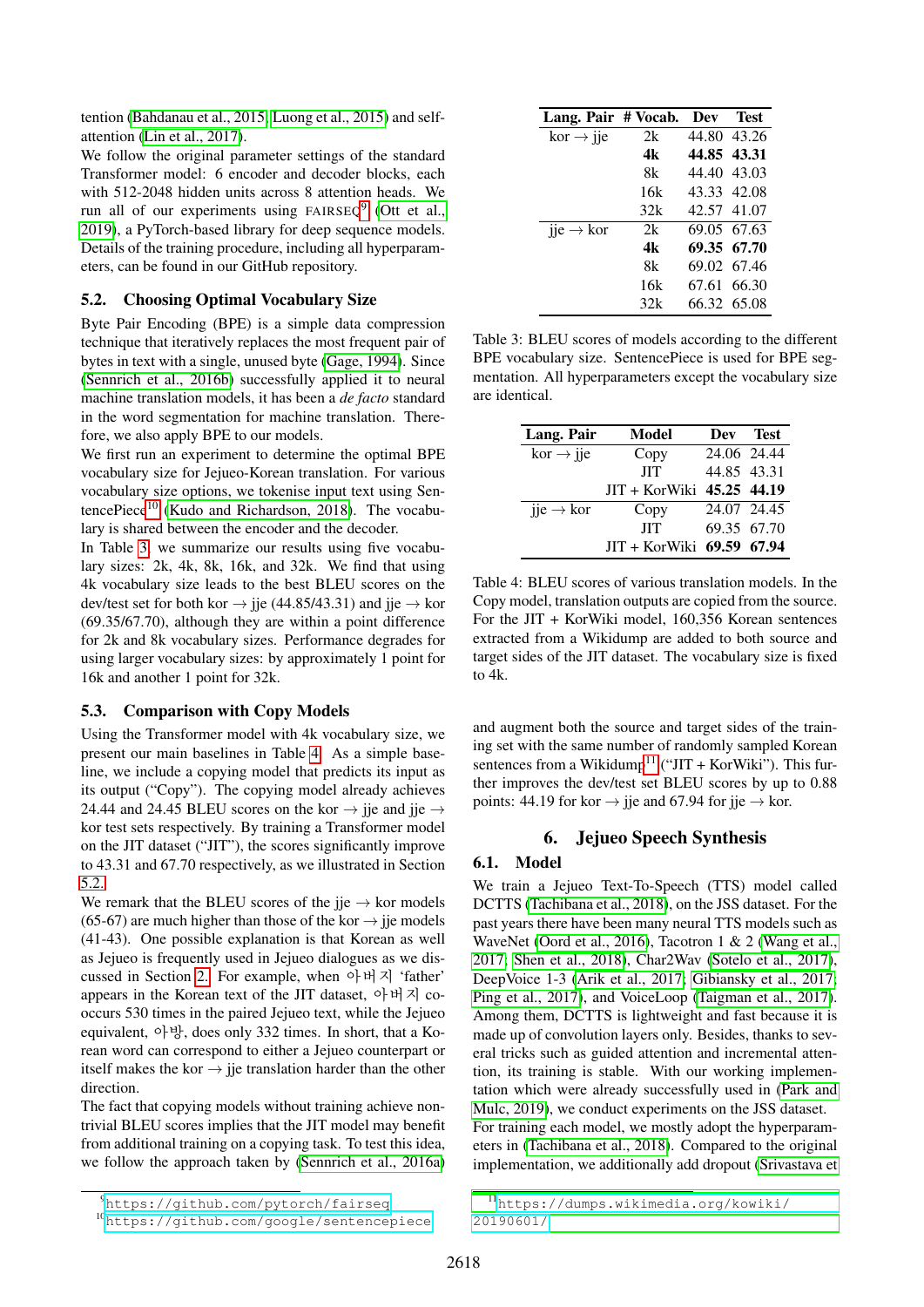<span id="page-4-2"></span>

| <b>Token Type</b> | Unicode Range # Vocab. Length |       |    | <b>Example 1</b>                | <b>Example 2</b> | $MCD$ (mean / std.) |
|-------------------|-------------------------------|-------|----|---------------------------------|------------------|---------------------|
| character         | $U+AC00-D7AF$                 | 1.412 | 34 | 士                               | 쉐똥               | 14.47/0.59          |
| Hangul Jamo       | $U+1100-11FF$                 | 74    | 64 | $\neg$ onset $\neg$ $\neg$ coda | ᄉᆌ또ᅌ             | 14.32/0.38          |
| Hangul Jamo $(S)$ | $U+1100-11FF$                 | 59    | 65 | $7^{onset}$ $7^{coda}$          | ㅅᅰㄷㄷ고ㅇ           | 14.34/0.43          |
| <b>HCJ</b>        | $U+3130-318F$                 | 57    | 64 | フーフ                             | ᄉᆌ또ᅌ             | 14.46/0.62          |
| HCJ(S)            | U+3130-318F                   | 44    | 65 | フーフ                             | ㅅᅰㄷㄷㅗㅇ           | 14.48/0.44          |

Table 5: Mel Cepstrum Distortion values on the 100 test samples. (S) denotes single consonants only. Note that although the examples of Hangul Jamo and HCJ may look the same, actually they are different in code point. The MCD values of Jamo are the lowest. The lower, the better.

[al., 2014\)](#page-5-28) of 0.05 to every layer for regularization. We train all models for 200k steps. Among the 10k JSS samples, the last 100 samples are held out for test.

#### 6.2. Finding the Best Token Type

In most neural TTS systems, either graphemes (spelling) or phonemes (pronunciation) are taken as input. For a script that is not phonetic, e.g., Chinese characters, grapheme-tophoneme conversion is considered compulsory. However, as Hangul is phonetic, in other words, text in Hangul sounds as it is written, we stick with graphemes rather than converting them into phonemes.

Throughout our experiments, we examine which token unit works the best for Jejueo speech synthesis. In truth, a Hangul character is a syllable, and can be decomposed into its constituent vowels and consonants. They are called *Jamo* in Korean. This strategy is helpful for readability in practice, but brings about the following question: do we have to break Hangul syllables into *Jamo* in Jejueo speech synthesis?

*Jamo* has two character blocks in unicode: Hangul Jamo (U+1100-11FF) and Hangul Compatibility Jamo (HCJ) (U+3130-318F). Their major difference is that, in HCJ, syllable-initial consonants (onset) are reused as syllablefinal consonants (coda), whereas in Hangul Jamo onset and coda are two separate sets. In Example 1 of Table [5,](#page-4-2) the character  $\vec{\pm}$  is decomposed into a vowel ( $\pm$ ) and consonants (both  $\tau$ ) in the Hangul Jamo and HCJ rows. Note that in Hangul Jamo, the onset ㄱ and the coda ㄱ are treated as separate characters unlike in HCJ. A further distinction can be made according to whether or not we break consonant clusters in *Jamo* such as  $\pi$ ,  $\pi$ , or  $\pi$  into a sequence of letters, i.e.,  $\forall \forall \tau$ ,  $\forall \tau \in \exists$ , and  $\forall \tau$ . In Example 2 of Table [5,](#page-4-2) the  $\pi$  in Hangul Jamo and HCJ is segmented into  $\Box \Box$  in their (S) versions.

In the first five columns of Table [5,](#page-4-2) we summarize various tokenisation strategies we compare in our experiments.

#### 6.3. Evaluation & Results

TTS systems are commonly evaluated with Mean Opinion Score (MOS), the arithmetic mean over all values in the range 1-5 given by individuals. Although the MOS is widely used, it is inherently weak to biases as it is subjective. Besides, it is costly so scalablity is low. For these reasons, we evaluate the performance of each model using a Mel Cepstral Distortion (MCD) measure in this study. It is the average Euclidean distance between the mel cepstral feature vectors of reference and synthesized audio files. So generally speaking, the lower the MCD value is, the better the audio quality is.

For each model, we synthesize 100 audio samples based on the last 100 lines of the script that were not used for training. As shown in Table [5,](#page-4-2) we find that the MCD mean values of the Hangul Jamo model are the lowest of all. In other words, the audios synthesized by the Hangul Jamo model are most similar to the original ones. We believe it is because the Hangul Jamo model has more granular information than all the others. In terms of granularity, the Hangul Jamo model performs better than the character model, possibly because in the latter vowels and consonants are hidden in the syllable. It also outperforms the HCJ models, as the former has two different sets for a consonant, unlike the latter. Finally, the Hangul Jamo model has more information than its single consonants only version, which replaces consonant clusters with a sequence of single consonants.

### 7. Conclusion

In this paper, we presented two new Jejueo datasets, JIT and JSS, and explained why and how we developed them. The JIT dataset is bilingual data where 170k+ Jejueo sentences are paired with their Korean translations. The JSS dataset consists of 10k high-quality audio files recorded by a Jejueo speaker and a transcript file. We carried out two follow-up tasks: Jejueo-Korean machine translation and Jejueo speech synthesis using those datasets. In our experiments, neural machine translation models of 4k shared BPE vocabulary and a neural speech synthesis model based on Hangul Jamo tokens showed the best performance. We hope that our datasets will attract a lot of attention from both language and machine learning communities.

### 8. Acknowledgements

We express our deep respect to Center for Jeju Studies for their devotion to 제주어구술자료집 where this project began. We also thank Soo Kyung Lee of Kakao Brain for her support.

### 9. References

- <span id="page-4-1"></span>Arik, S. O., Chrzanowski, M., Coates, A., Diamos, G., Gib- ¨ iansky, A., Kang, Y., Li, X., Miller, J., Ng, A., Raiman, J., et al. (2017). Deep voice: Real-time neural text-tospeech. In *Proceedings of the 34th International Conference on Machine Learning-Volume 70*, pages 195–204. JMLR. org.
- <span id="page-4-0"></span>Bahdanau, D., Cho, K., and Bengio, Y. (2015). Neural machine translation by jointly learning to align and translate. In *ICLR*.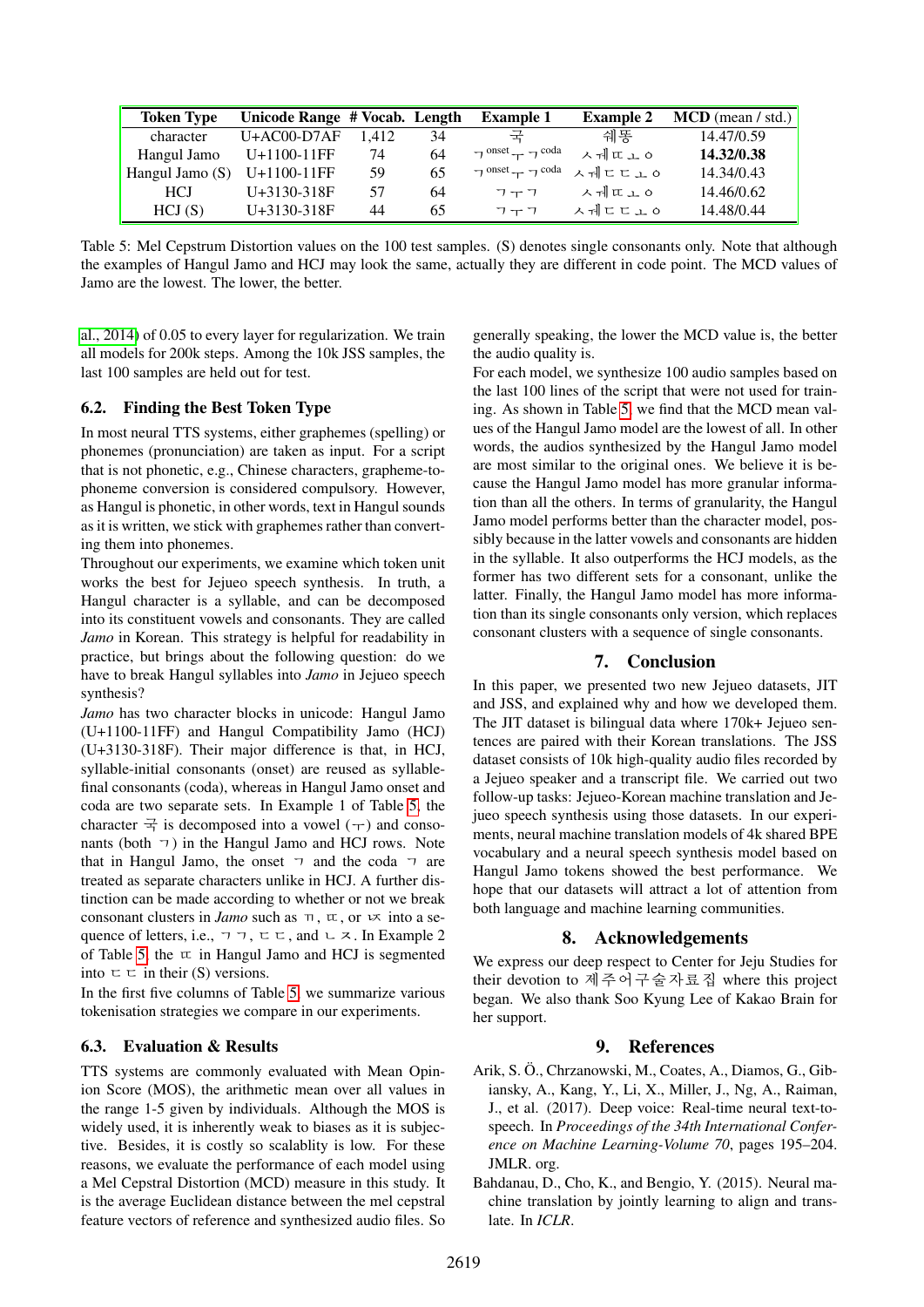- <span id="page-5-13"></span>Bender, E. M. (2019). The #benderrule: On naming the languages we study and why it matters. [https://thegradient.pub/the-benderrule-on-naming](https://thegradient.pub/the-benderrule-on-naming-the-languages-we-study-and-why-it-matters/)[the-languages-we-study-and-why-it-matters/.](https://thegradient.pub/the-benderrule-on-naming-the-languages-we-study-and-why-it-matters/)
- <span id="page-5-6"></span>Cho, K., van Merrienboer, B., Gulcehre, C., Bahdanau, D., Bougares, F., Schwenk, H., and Bengio, Y. (2014). Learning phrase representations using rnn encoder– decoder for statistical machine translation. In *EMNLP*.
- <span id="page-5-18"></span>Gage, P. (1994). A new algorithm for data compression. *C Users J.*, 12(2):23–38, February.
- <span id="page-5-24"></span>Gibiansky, A., Arik, S., Diamos, G., Miller, J., Peng, K., Ping, W., Raiman, J., and Zhou, Y. (2017). Deep voice 2: Multi-speaker neural text-to-speech. In *Advances in neural information processing systems*, pages 2962– 2970.
- <span id="page-5-12"></span>Gu, J., Hassan, H., Devlin, J., and Li, V. O. (2018). Universal neural machine translation for extremely low resource languages. In *Proceedings of the 2018 Conference of the North American Chapter of the Association for Computational Linguistics: Human Language Technologies, Volume 1 (Long Papers)*, pages 344–354, New Orleans, Louisiana, June. Association for Computational Linguistics.
- <span id="page-5-20"></span>Kudo, T. and Richardson, J. (2018). Sentencepiece: A simple and language independent subword tokenizer and detokenizer for neural text processing. In *Proceedings of the 2018 Conference on Empirical Methods in Natural Language Processing: System Demonstrations*, pages 66–71.
- <span id="page-5-16"></span>Lin, Z., Feng, M., Santos, C. N. d., Yu, M., Xiang, B., Zhou, B., and Bengio, Y. (2017). A structured self-attentive sentence embedding. In *ICLR*.
- <span id="page-5-15"></span>Luong, T., Pham, H., and Manning, C. D. (2015). Effective approaches to attention-based neural machine translation. In *EMNLP*.
- <span id="page-5-0"></span>O'Grady, W. (2015). Jejueo: Korea's other language. In *World Congress Of Korean Studies*, pages 1–10.
- <span id="page-5-8"></span>Oord, A. v. d., Dieleman, S., Zen, H., Simonyan, K., Vinyals, O., Graves, A., Kalchbrenner, N., Senior, A., and Kavukcuoglu, K. (2016). Wavenet: A generative model for raw audio. *arXiv preprint arXiv:1609.03499*.
- <span id="page-5-17"></span>Ott, M., Edunov, S., Baevski, A., Fan, A., Gross, S., Ng, N., Grangier, D., and Auli, M. (2019). fairseq: A fast, extensible toolkit for sequence modeling. In *Proceedings of NAACL-HLT 2019: Demonstrations*.
- <span id="page-5-14"></span>Papineni, K., Roukos, S., Ward, T., and Zhu, W.-J. (2002). Bleu: a method for automatic evaluation of machine translation. In *Proceedings of the 40th annual meeting on association for computational linguistics*, pages 311– 318. Association for Computational Linguistics.
- <span id="page-5-27"></span>Park, K. and Mulc, T. (2019). Css10: A collection of single speaker speech datasets for 10 languages. *Interspeech*.
- <span id="page-5-25"></span>Ping, W., Peng, K., Gibiansky, A., Arik, S. O., Kannan, A., Narang, S., Raiman, J., and Miller, J. (2017). Deep voice 3: Scaling text-to-speech with convolutional sequence learning. *ICLR*.
- <span id="page-5-2"></span>Saltzman, M. (2017). Jejueo talking dictionary: A collaborative online database for language revitalization. In *Proceedings of the 2nd Workshop on the Use of Compu-*

*tational Methods in the Study of Endangered Languages*, pages 122–129, Honolulu, March. Association for Computational Linguistics.

- <span id="page-5-21"></span>Sennrich, R., Haddow, B., and Birch, A. (2016a). Improving neural machine translation models with monolingual data. In *Proceedings of the 54th Annual Meeting of the Association for Computational Linguistics (Volume 1: Long Papers)*, pages 86–96, Berlin, Germany, August. Association for Computational Linguistics.
- <span id="page-5-19"></span>Sennrich, R., Haddow, B., and Birch, A. (2016b). Neural machine translation of rare words with subword units. In *ACL*.
- <span id="page-5-10"></span>Shen, J., Pang, R., Weiss, R. J., Schuster, M., Jaitly, N., Yang, Z., Chen, Z., Zhang, Y., Wang, Y., Skerrv-Ryan, R., et al. (2018). Natural tts synthesis by conditioning wavenet on mel spectrogram predictions. In *2018 IEEE International Conference on Acoustics, Speech and Signal Processing (ICASSP)*, pages 4779–4783. IEEE.
- <span id="page-5-23"></span>Sotelo, J., Mehri, S., Kumar, K., Santos, J. F., Kastner, K., Courville, A., and Bengio, Y. (2017). Char2wav: Endto-end speech synthesis. *ICLR*.
- <span id="page-5-28"></span>Srivastava, N., Hinton, G., Krizhevsky, A., Sutskever, I., and Salakhutdinov, R. (2014). Dropout: a simple way to prevent neural networks from overfitting. *The journal of machine learning research*, 15(1):1929–1958.
- <span id="page-5-5"></span>Sutskever, I., Vinyals, O., and Le, Q. V. (2014). Sequence to sequence learning with neural networks. In *NIPS*.
- <span id="page-5-22"></span>Tachibana, H., Uenoyama, K., and Aihara, S. (2018). Efficiently trainable text-to-speech system based on deep convolutional networks with guided attention. In *2018 IEEE International Conference on Acoustics, Speech and Signal Processing (ICASSP)*, pages 4784–4788. IEEE.
- <span id="page-5-26"></span>Taigman, Y., Wolf, L., Polyak, A., and Nachmani, E. (2017). Voiceloop: Voice fitting and synthesis via a phonological loop. *ICLR*.
- <span id="page-5-7"></span>Vaswani, A., Shazeer, N., Parmar, N., Jones, L., Uszkoreit, J., Gomez, A. N., and Kaiser, L. u. (2017). Attention is all you need. In *NIPS*.
- <span id="page-5-9"></span>Wang, Y., Skerry-Ryan, R., Stanton, D., Wu, Y., Weiss, R. J., Jaitly, N., Yang, Z., Xiao, Y., Chen, Z., Bengio, S., Le, Q., Agiomyrgiannakis, Y., Clark, R., and Saurous, R. A. (2017). Tacotron: Towards end-to-end speech synthesis. In *Interspeech*.
- <span id="page-5-1"></span>Yang, C., O'Grady, W., and Yang, S. (2017). Toward a linguistically realistic assessment of language vitality: The case of jejueo. *Language Documentation and Conservation*, 11:103–113, 01.
- <span id="page-5-3"></span>Yang, C., O'Grady, W., Yang, S., Hilton, N. H., Kang, S.- G., and Kim, S.-Y. (2018a). Revising the language map of korea. *Handbook of the Changing World Language Map*, pages 215–229.
- <span id="page-5-4"></span>Yang, C., Yang, S., and O'Grady, W. (2018b). Integrating analysis and pedagogy in the revitalization of jejueo. *Japanese-Korean Linguistics*.
- <span id="page-5-11"></span>Zoph, B., Yuret, D., May, J., and Knight, K. (2016). Transfer learning for low-resource neural machine translation. In *Proceedings of the 2016 Conference on Empirical Methods in Natural Language Processing*, pages 1568–